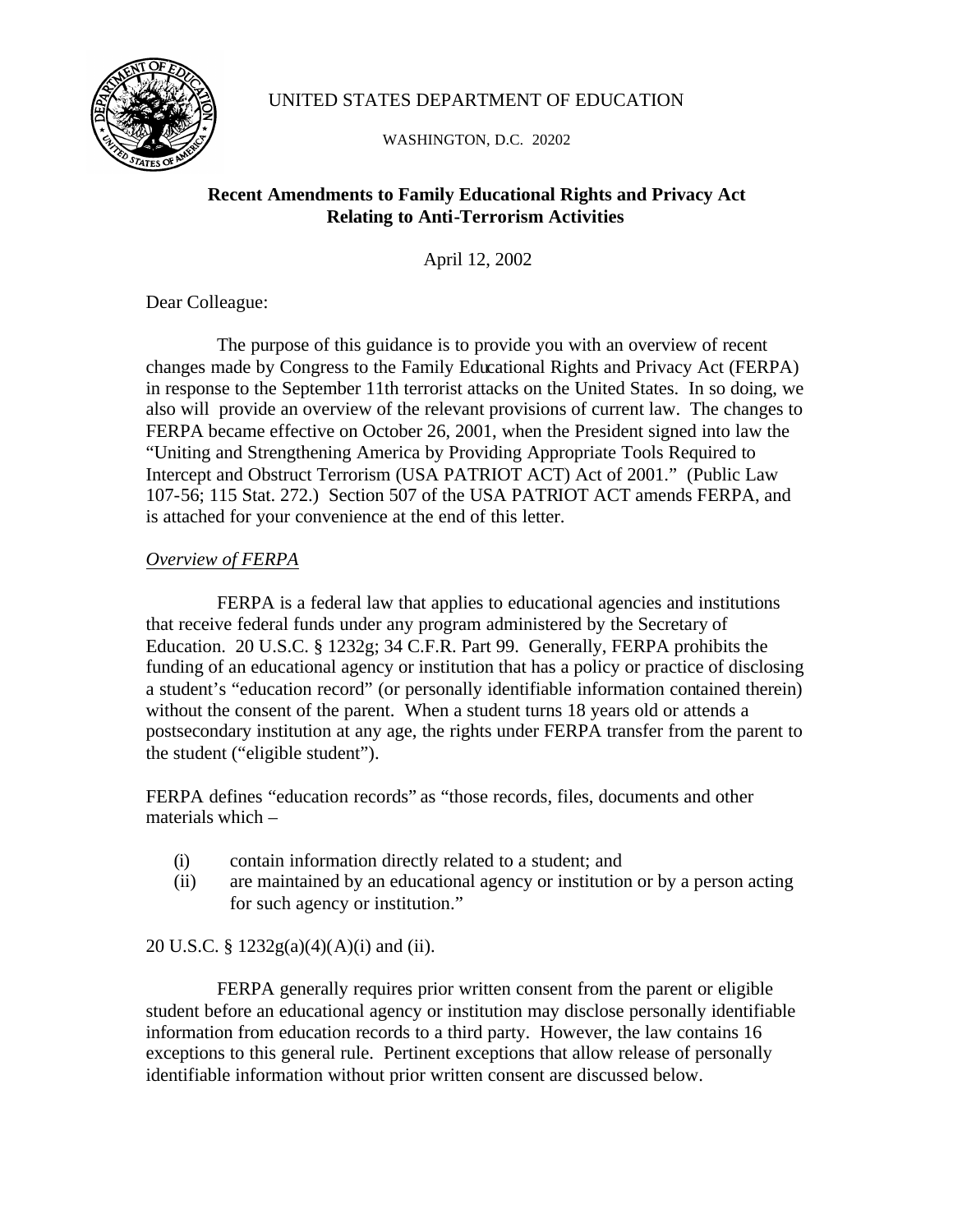### *Ex Parte Orders*

 $\overline{a}$ 

Significantly, the recent amendment to FERPA permits educational agencies and institutions to disclose – without the consent or knowledge of the student or parent – personally identifiable information from the student's education records to the Attorney General of the United States or to his designee in response to an *ex parte* order in connection with the investigation or prosecution of terrorism crimes specified in sections  $2332b(g)(5)(B)$  and  $2331$  of title 18, U.S. Code.<sup>1</sup> An *ex parte* order is an order issued by a court of competent jurisdiction without notice to an adverse party.

In addition to allowing disclosure without prior written consent or prior notification, this provision amends FERPA's record keeping requirements (20 U.S.C. §  $1232g(b)(4)$ ; 34 C.F.R. § 99.32). As a result, FERPA, as amended, does not require a school official to record a disclosure of information from a student's education record when the school makes that disclosure pursuant to an *ex parte* order. Further, an educational agency or institution that, in good faith, produces information from education records in compliance with an *ex parte* order issued under the amendment "shall not be liable to any person for that production."

A copy of the new statutory language follows this guidance. The Department will be working with the Department of Justice in the implementation of this new provision. In addition to this guidance, we will be amending and updating the FERPA regulations to include this new exception to the written consent requirement. You should address any questions you have on the new amendment to FERPA@ED.Gov.

### *Lawfully Issued Subpoenas and Court Orders*

FERPA permits educational agencies and institutions to disclose, without consent, information from a student's education records in order to comply with a "lawfully issued subpoena or court order" in three contexts. 20 U.S.C. §  $1232g(b)(1)(J)(i)$  and (ii), (b)(2)(B); 34 C.F.R. § 99.31(a)(9). These three contexts are:

- 1. Grand Jury Subpoenas Educational agencies and institutions may disclose education records to the entity or persons designated in a Federal grand jury subpoena. In addition, the court may order the institution not to disclose to anyone the existence or contents of the subpoena or the institution's response. If the court so orders, then neither the prior notification requirements of § 99.31(a)(9) nor the recordation requirements at 34 C.F.R. § 99.32 would apply.
- 2. Law Enforcement Subpoenas Educational agencies and institutions may disclose education records to the entity or persons designated in any other subpoena issued for a law enforcement purpose. As with Federal grand jury subpoenas, the issuing court or agency may, for good cause shown, order the

<sup>1</sup> These statutes define Federal crimes of terrorism as offenses calculated to influence the conduct of government such as destruction of aircraft, assassination, arson, hostage taking, destruction of communications lines or national defense premises, and use of weapons of mass destruction.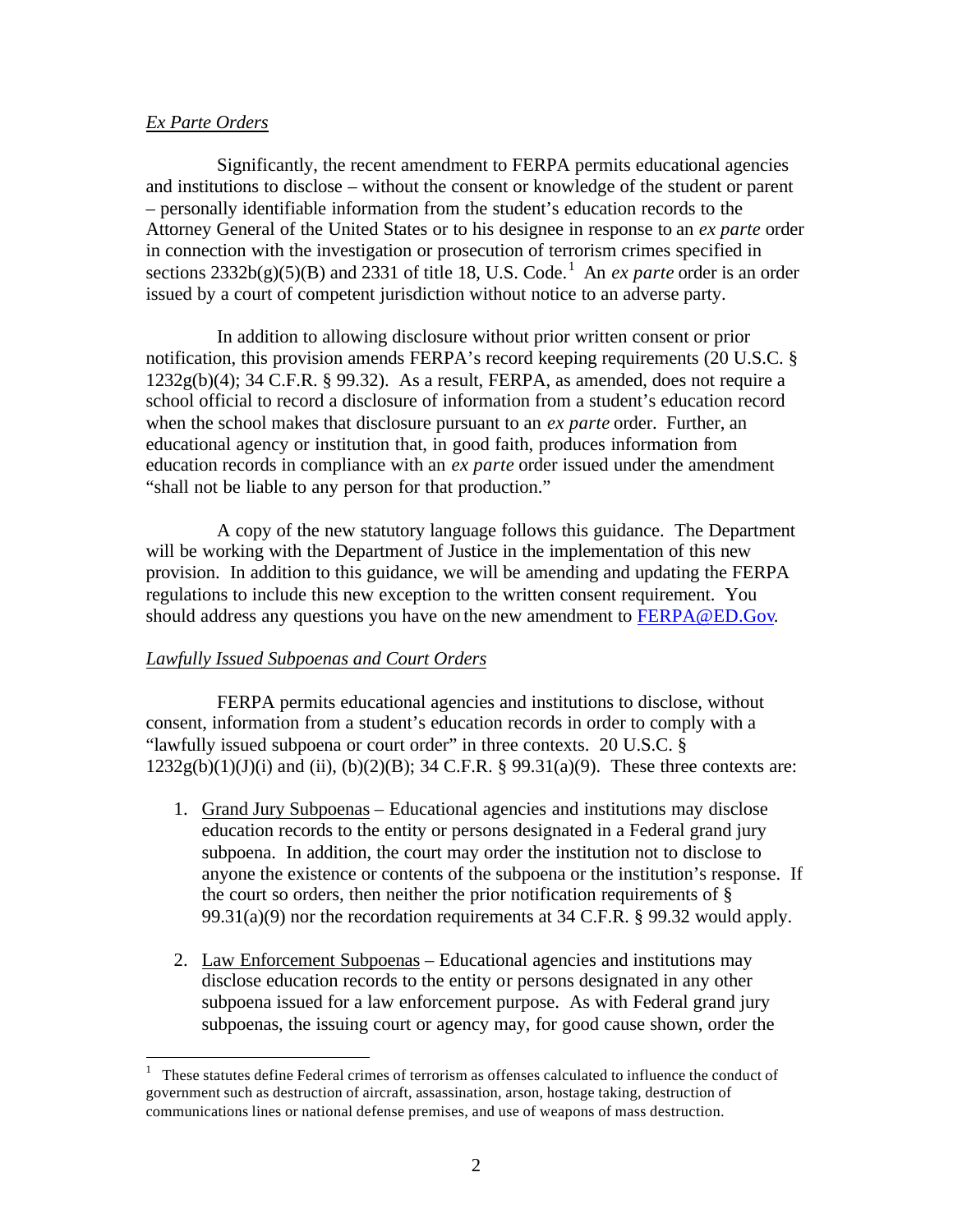institution not to disclose to anyone the existence or contents of the subpoena or the institution's response**.** In the case of an agency subpoena, the educational institution has the option of requesting a copy of the good cause determination. Also, if a court or an agency issues such an order, then the notification requirements of § 99.31(a)(9) do not apply, nor would the recordation requirements at 34 C.F.R. § 99.32 apply to the disclosure of education records issued pursuant to the law enforcement subpoena.

3. All other Subpoenas – In contrast to the exception to the notification and record keeping requirements described above, educational agencies or institutions may disclose information pursuant to any other court order or lawfully issued subpoena only if the school makes a reasonable effort to notify the parent or eligible student of the order or subpoena in advance of compliance, so that the parent or eligible student may seek protective action. Additionally, schools must comply with FERPA's record keeping requirements under 34 C.F.R. § 99.32 when disclosing information pursuant to a standard court order or subpoena.

### *Health or Safety Emergency*

FERPA permits non-consensual disclosure of education records, or personally identifiable, non-directory information from education records, in connection with a health or safety emergency under § 99.31(a)(10) and § 99.36 of the FERPA regulations. In particular, § 99.36(a) and (c) provide that educational agencies and institutions may disclose information from an education record "to appropriate parties in connection with an emergency if knowledge of the information is necessary to protect the health or safety of the student or other individuals" and that the exception will be "strictly construed." Congress' intent that the applicability of this exception be limited is reflected in the *Joint Statement in Explanation of Buckley/Pell Amendment*, 120 Cong. Rec. S21489 (Dec. 13, 1974).

Accordingly, the Department consistently has limited the health and safety exception to a specific situation that presents imminent danger to a student, other students, or other members of the school community – or to a situation that requires the immediate need for information from education records in order to avert or diffuse serious threats to the safety or health of a student or other individuals. For example, the health or safety exception would apply to nonconsensual disclosures to appropriate persons in the case of a smallpox, anthrax or other bioterrorism attack. This exception also would apply to nonconsensual disclosures to appropriate persons in the case of another terrorist attack such as the September 11 attack. However, any release must be narrowly tailored considering the immediacy, magnitude, and specificity of information concerning the emergency. As the legislative history indicates, this exception is temporally limited to the period of the emergency and generally will not allow for a blanket release of personally identifiable information from a student's education records.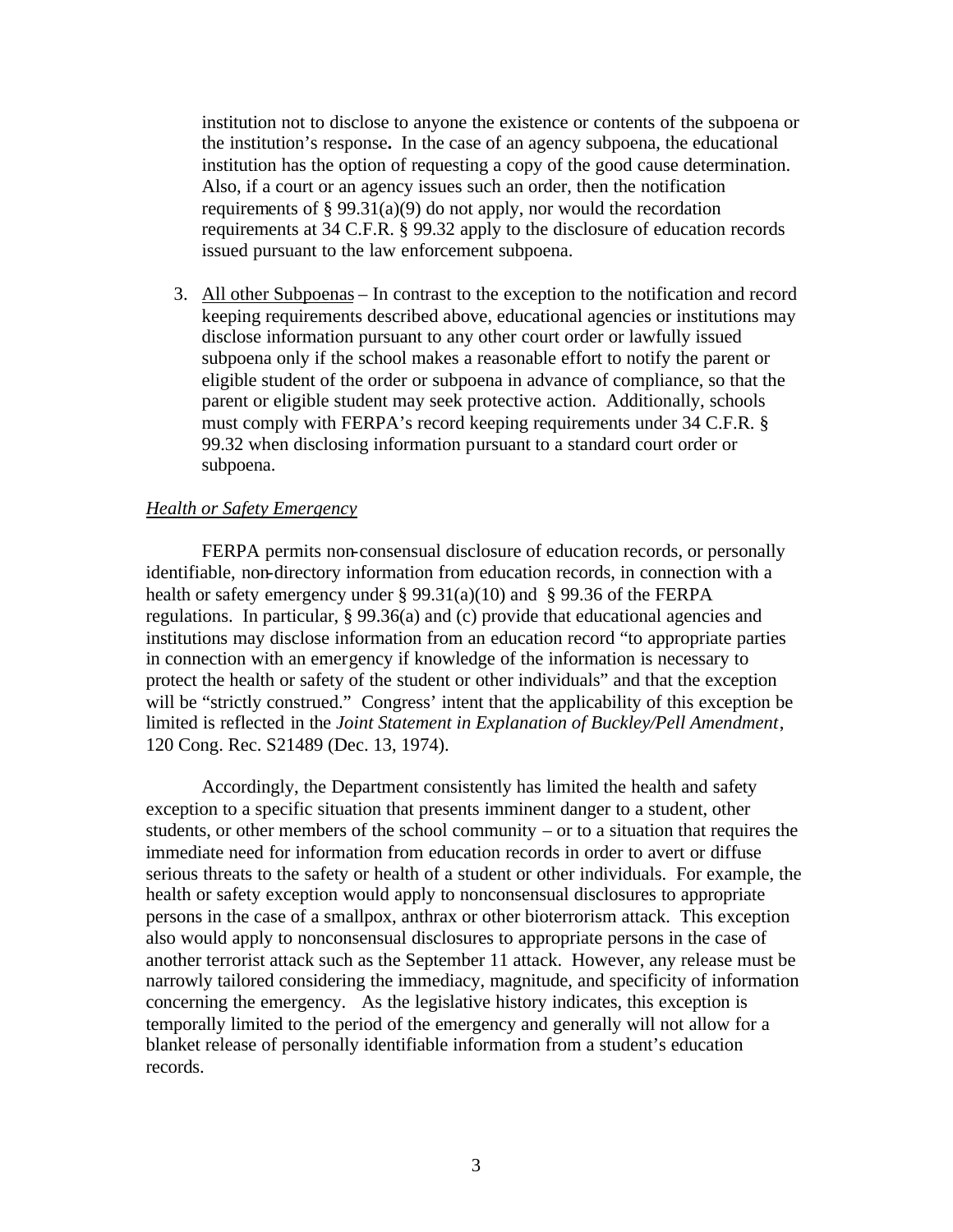Under the health and safety exception school officials may share relevant information with "appropriate parties," that is, those parties whose knowledge of the information is necessary to provide immediate protection of the health and safety of the student or other individuals. 20 U.S.C. § 1232g(b)(1)(I); 34 C.F.R. § 99.36(a). Typically, law enforcement officials, public health officials, and trained medical personnel are the types of parties to whom information may be disclosed under this FERPA exception. FERPA's record keeping requirements (§ 99.32) apply to disclosures made pursuant to the health or safety exception.

The educational agency or institution has the responsibility to make the initial determination of whether a disclosure is necessary to protect the health or safety of the student or other individuals. However, the Department is available to work with institutions to assist them in making such decisions in order to ensure that the disclosure comes within the exception to FERPA's requirement of prior written consent.

In short, the health or safety exception will permit the disclosure of personally identifiable information from a student's education record without the written consent of the student in the case of an immediate threat to the health or safety of students or other individuals. Of course, a school official, based on his or her own observations, may notify law enforcement officials of suspicious activity or behavior. Nothing in FERPA prohibits a school official from disclosing to federal, State, or local law enforcement authorities information that is based on that official's personal knowledge or observation and not from an education record.

### *Law Enforcement Unit Records*

Under FERPA, schools may disclose information from "law enforcement unit records" to anyone – including federal, State, or local law enforcement authorities – without the consent of the parent or eligible student. FERPA specifically exempts from the definition of "education records" – and thereby from the privacy restrictions of FERPA – records that a law enforcement unit of a school district or postsecondary institution creates and maintains for a law enforcement purpose. A "law enforcement unit" is an individual, office, department, division, or other component of a school district or postsecondary institution – such as a unit of commissioned officers or noncommissioned security guards – that is officially authorized or designated by the school district or institution to: (1) enforce any federal, State, or local law; or (2) maintain the physical security and safe ty of the school. See 34 C.F.R. § 99.8.

FERPA narrowly defines a law enforcement record as a record that is: (i) created by the law enforcement unit; (ii) created for a law enforcement purpose; and (iii) maintained by the law enforcement unit. 34 C.F.R. § 99.8(b). While other components of an educational institution generally can disclose, without student consent, student education records to school law enforcement units (under FERPA's exception for school officials with legitimate educational interests), these records are not thereby converted into law enforcement unit records because the records were not created by the law enforcement unit. Thus, a law enforcement unit cannot disclose,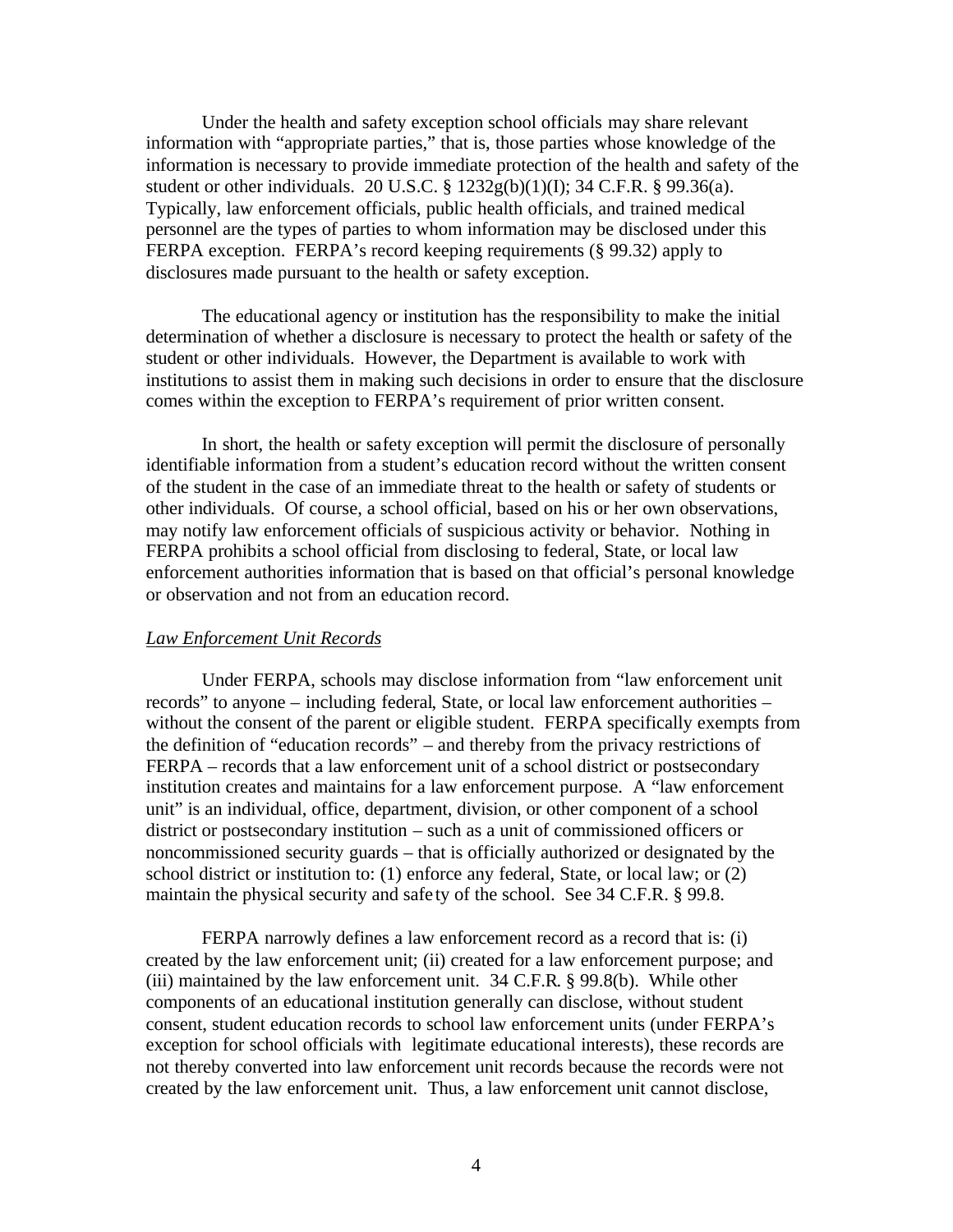without student consent, information obtained from education records maintained by other components of an educational institution.

#### *Directory Information*

FERPA's regulations define "directory information" as information contained in an education record of a student "that would not generally be considered harmful or an invasion of privacy." 34 C.F.R. § 99.3. Specifically, "directory information" includes, but is not limited to the student's name, address, telephone listing, electronic mail address, photograph, date and place of birth, major field of study, dates of attendance, grade level, enrollment status (e.g., undergraduate or graduate, full-time or part-time), participation in officially recognized activities or sports, weight and height of members of athletic teams, degrees, honors and awards received, and the most recent educational agency or institution attended. Id. A school may disclose "directory information" from the education records without prior consent only after giving notice to the student of its directory information policy, and providing parents and eligible students with an opportunity to opt out of having their "directory information" disclosed. See 34 C.F.R. § 99.37.

Under FERPA, a school may not comply with a request for "directory information" that is linked to other non-directory information. For instance, a school cannot disclose "directory information" on students of a certain race, gender, or national origin. However, the school could disclose "directory information" on *all* students (who have not opted out) to law enforcement authorities who may be requesting "directory information."

#### *Disclosures to the Immigration and Naturalization Service (INS)*

The Immigration and Naturalization Service (INS) requires foreign students attending an educational institution under an F-1 visa to sign the Form I-20. The Form I-20 contains a consent provision allowing for the disclosure of information to INS. The consent provision states that, "I authorize the named school to release any information from my records which is needed by the INS pursuant to  $8 \text{ C.F.R. } 214.3(g)$ to determine my nonimmigrant status." This consent is sufficiently broad to permit an educational institution to release personally identifiable information of a student who has signed a Form I-20 to the INS for the purpose of allowing the INS to determine the student's nonimmigrant status. Students that have an M-1 or J-1 visa have signed similar consents and education records on these students may also be disclosed to the INS.

Finally, we anticipate there may be a need for additional guidance in the future on other INS disclosure issues.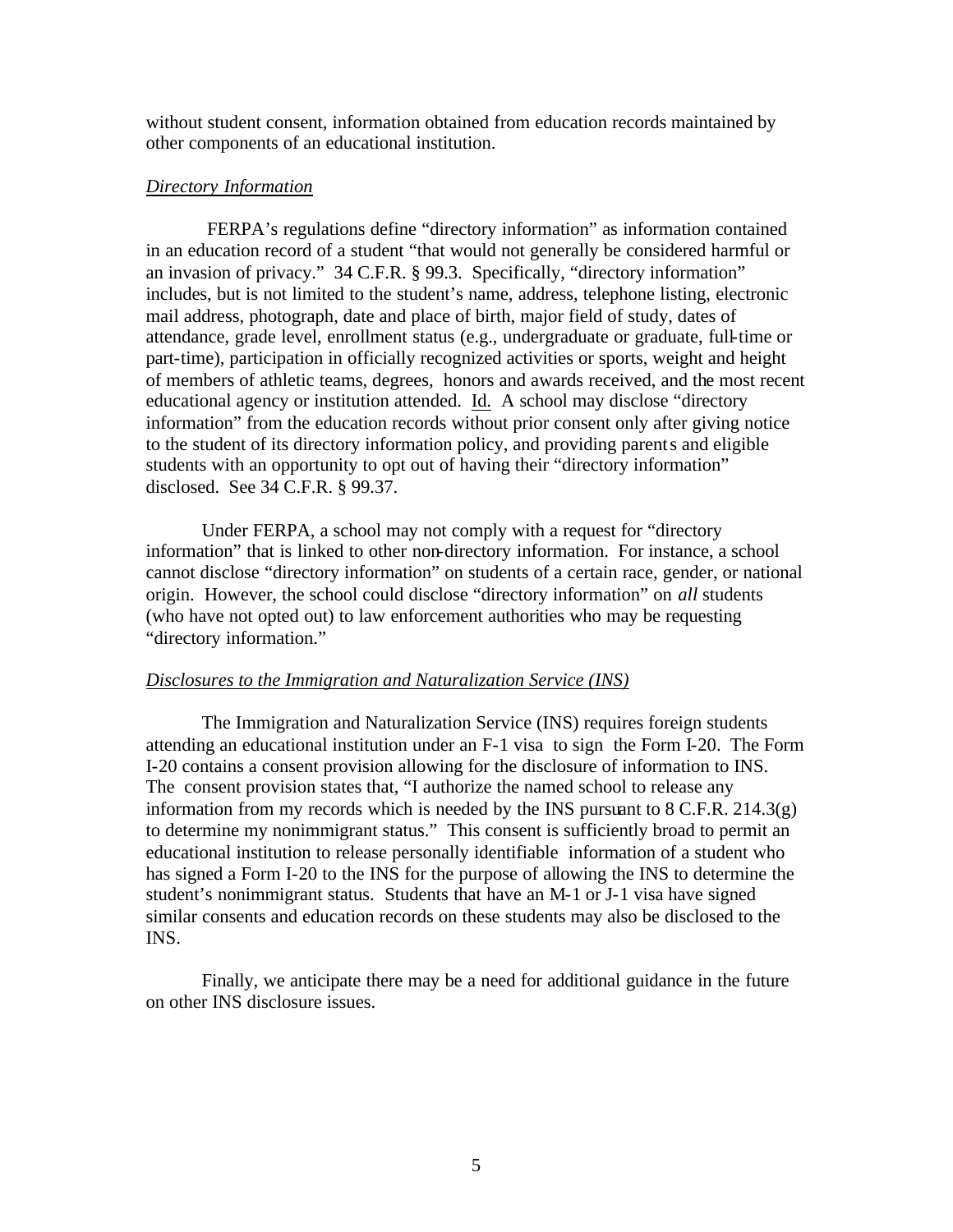Technical Assistance on FERPA

For additional guidance on these or other provisions of FERPA contact the Family Policy Compliance Office at the following address and telephone number:

> Family Policy Compliance Office U.S. Department of Education 400 Maryland Avenue, SW Washington, D.C. 20202-4605 (202) 260-3887 – Telephone  $(202)$  260-9001 – Fax

Additionally, schools officials may contact the Family Policy Compliance Office by email for quick, informal responses to routine questions about FERPA. That address is: FERPA@ED.Gov. The Web site address is: www.ed.gov/offices/OM/fpco.

Sincerely,

/s/

LeRoy S. Rooker Director Family Policy Compliance Office

Enclosure